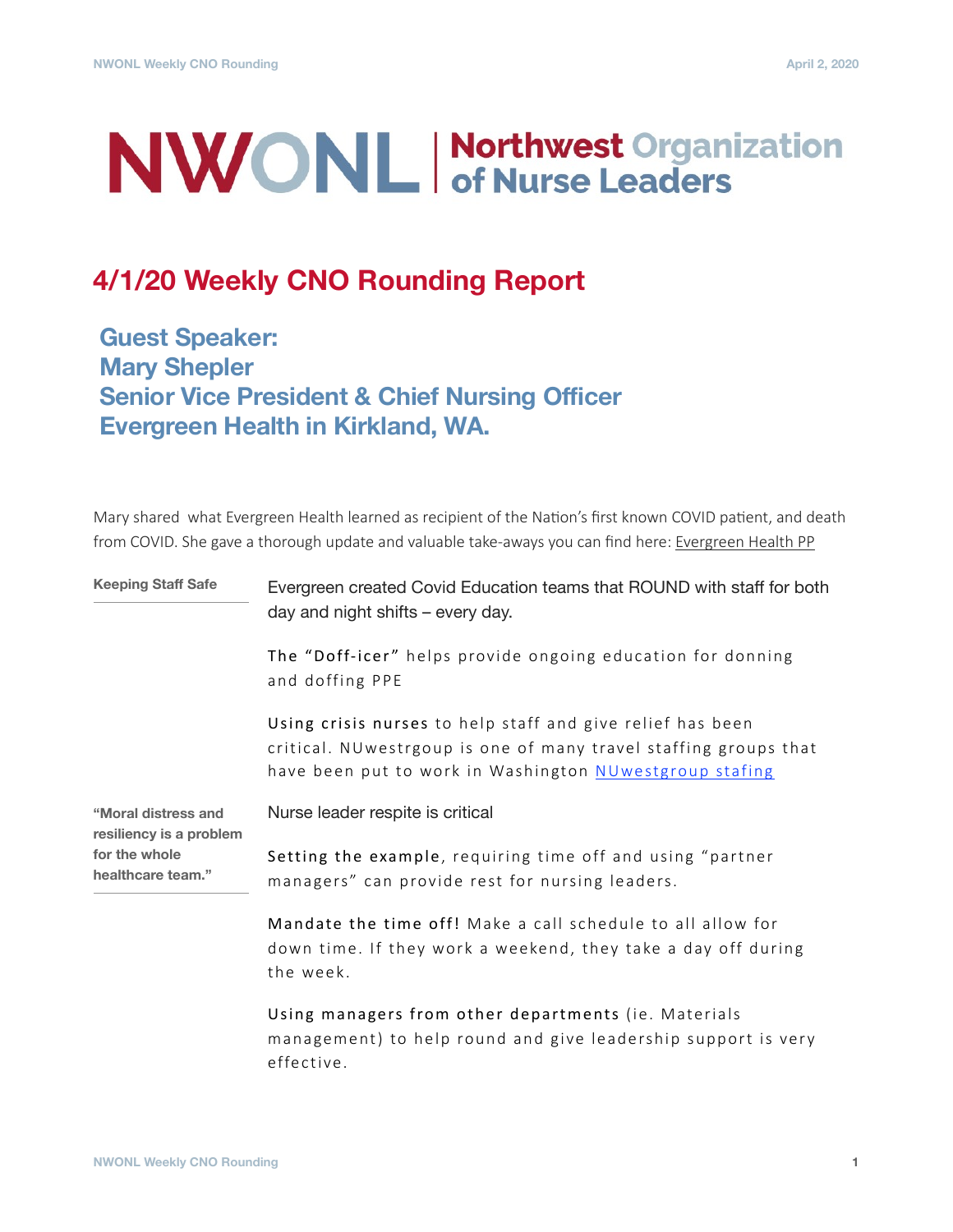**How is Evergreen** 

Supplies and availability

| "Staying Equipped"?             | oappnoo ana avanapmiy                                                                                                                                                                                                                                |
|---------------------------------|------------------------------------------------------------------------------------------------------------------------------------------------------------------------------------------------------------------------------------------------------|
|                                 | PPE is starting to arrive from the Strategic National Stockpile in<br>WA. NW Healthcare Response Network with "tiers" established to<br>help with the division and distribution of additional PPE<br>supplies.                                       |
|                                 | There are options such as non-disposable isolation gowns being<br>deployed in homecare settings that have helped save disposable<br>PPE for higher acuity patients.                                                                                  |
|                                 | In addition to PPE, consider other supplies you may need.<br>Pharmaceuticals! Sedation meds, pressors etc.                                                                                                                                           |
| What about "other"<br>patients? | Surge planning                                                                                                                                                                                                                                       |
|                                 | Using low volume areas (ie. Surgical floors - since there are no<br>surgeries going on) as overflow can help absorb patients. UW,<br>Providence and the Hospital Associations also have templates,<br>guidelines and protocols: here.                |
|                                 | Caring for non-COVID patients                                                                                                                                                                                                                        |
|                                 | Example: OB patients admitted with NO symptoms and then by<br>mid-stay they develop symptoms and ultimately end up testing<br>positive. Bottom line: there are some guidelines coming out by<br>the end of the week from CDC and WHO around masking, |

generalized masking and masking "at all times".

# **Reports from Oregon & Washington**

### **Oregon**

The Oregon Center for Nursing (OCN) convenes every Friday morning

The Governor's Task Force Report on 3/23 outlining guidance and support for maintaining the health system's response to COVID19. The report focuses on PPE allocation, optimization of hospitals for surge and the healthcare workforce.

**ONC Huddle summary [can be found here](https://oregoncenterfornursing.org/wp-content/uploads/2020/03/3.27_OCN_Friday-Huddle_Summary_Final.pdf) OCN Friday Morning Huddle**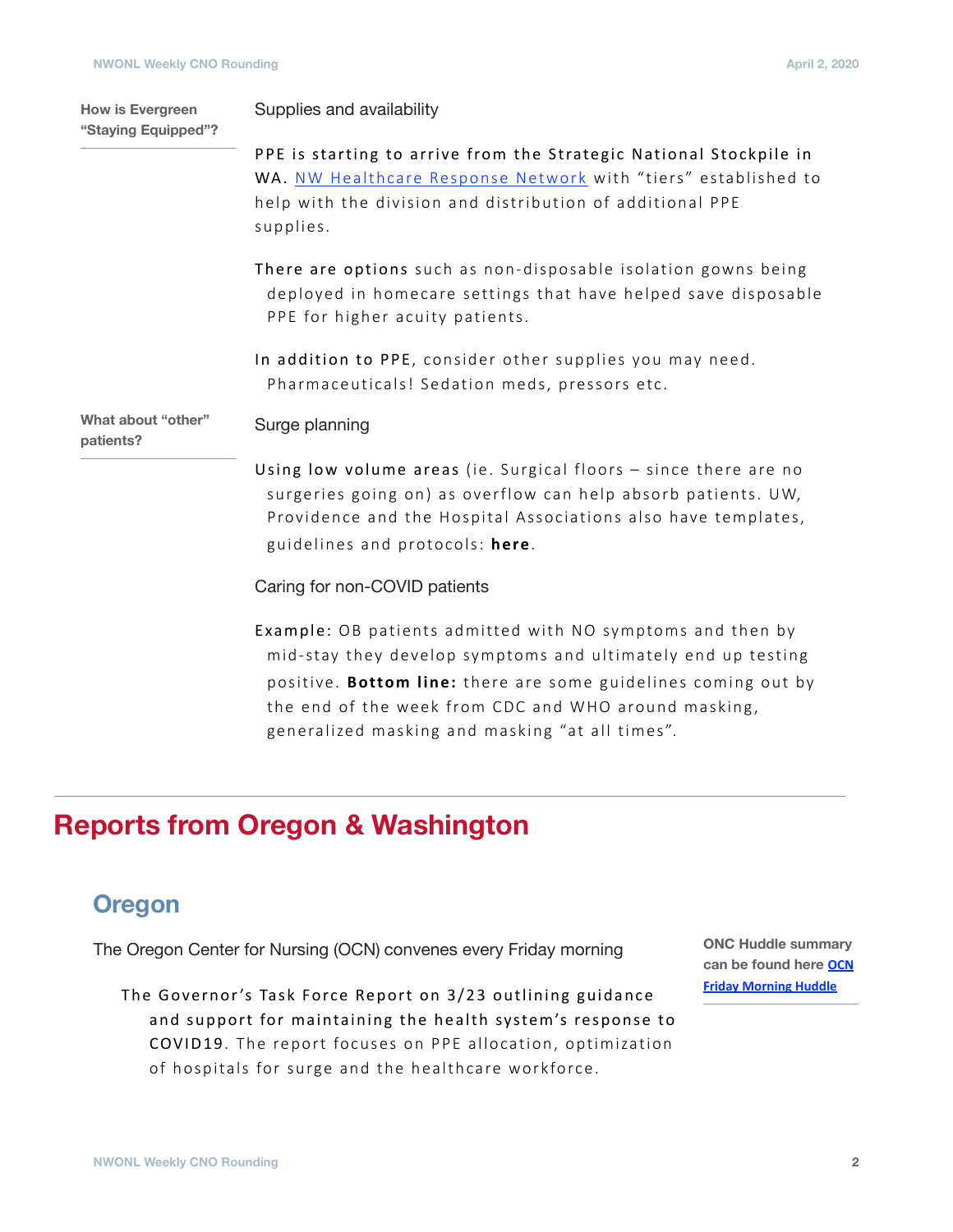- Regional Teams are being coordinated by the Emergency Command Center and you are encourage to connect with them for local needs Oregon COVID Response Center There are also many other resources available on their website: Oregon Health Authority
- Ruby Jason, Executive Director at OSBN held a seminar 4/2 discussing the issues around assigning tasks to unregulated workers. Notes can be found on their website [OCN](https://oregoncenterfornursing.org/)

#### **Washington**

The Washington Friday morning huddle included representative from academia, workforce, nursing commission and longterm care. The latest disease stats and positive testing percentages indicate that the state remains on alert for a surge in cases over the next two weeks. Hospitalizations with covid-like illness are rising and overall volume across all healthcare institutions remains low.

**On Tuesdays, WSHA conducts a Clinician Support Webinar WSHA Webinar 3/31.** 

- PPE supplies continue to be a concern. As Mary noted, The Strategic National Stockpile is delivering supplies that will go to a Warehouse to be inventoried, divided and distributed over the next 2-3 days.
- Testing Update: Studies this week confirmed the accuracy of SELF SWAB (nasal) vs. Provider obtained swab (nasopharyngeal) as a proven method to start implementing. This decreases the time to obtain a swab from 12 min to 3 min and significantly decreases the aerosolizing procedure risk and the use of PPE. More information about this is available on the WSHA website.

# **Covid-19 Resources**

#### **Training (and re-training)**

PPE training resources: Dr. Joanne Roberts from Providence St. Joseph Health has shared their video library for training staff: Providence Training Library

## **General Information**

•[CDC Covid19 Guidelines](https://www.cdc.gov/coronavirus/2019-ncov/index.html)

•[UW Policy Guidelines](https://covid-19)